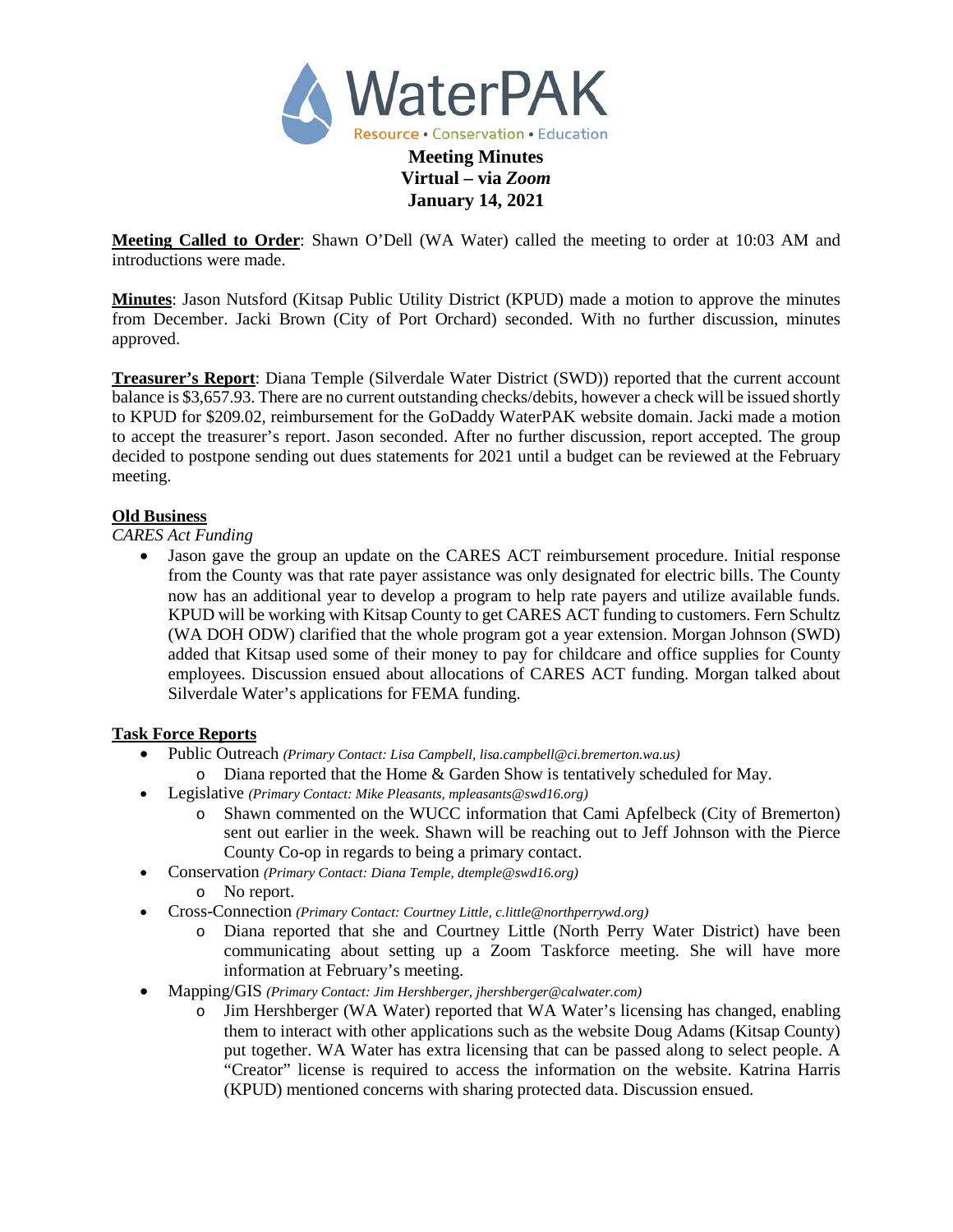

- Operations/Shared Resources *(Primary Contact: Rob Robinson[, r.robinson@northperrywd.org\)](mailto:r.robinson@northperrywd.org)*
	- o Jason will look into setting up an email distribution list for this taskforce. Once completed, Rob Robinson (North Perry Water District) will contact those interested in the taskforce.
- Emergency Management *(Primary Contact: Jeannie Screws, [jscrews@swd16.org\)](mailto:jscrews@swd16.org)*
	- o The group discussed how to communicate amongst each other when resources are needed.

# **Meeting Topics**

*Taskforces*

The group allocated primary contacts for all existing taskforces. Morgan stressed that the goal of the taskforces is to take on a task, complete it, then go dormant until needed again. He added that WaterPAK needs to lay out the goals of each taskforce at the beginning of each year.

#### *COVID – WA two-phase opening system; vaccines*

• Shawn mentioned that WA Water has separated its employees into "pods," which are individual spaces for practicing social distancing. Any movement between pods requires full PPE, including spoggles, gloves, and an N95 mask. Each employee must also go through daily temperature and symptom checks at designated kiosks. Silverdale Water and KPUD also have tables set up where employees self-check their temperatures each morning using infrared thermometers. Morgan reported that Silverdale has 5 phases; they are currently in phase 4 (high). This means that all field staff have their own truck, and office staff are separated by partitions. Several employees are currently working remotely. Jason talked about the benefit of field staff iPads, which significantly reduce the need for papers and person-to-person contact. Jacki gave an overview of daily checks for City of Port Orchard employees. Jason asked if any utilities/agencies would require their employees to get vaccinated. Morgan pointed out that utility workers are in Group 1C for vaccination eligibility. The group talked about each utility/agency maintaining a list of employees who would be interested in receiving the vaccine should it become available. Fern mentioned that the DOH has designated staff to answer emails and correspondence related to the COVID vaccine. Jason asked if employers are paying for their employees to take leave related to COVID. Rob mentioned that North Perry will cover leave during testing and waiting for test results. They will also cover the time the employee is recovering if positive for COVID. Shawn and Christy Shipman (City of Bainbridge Island) talked about in-house COVID tests. Discussion ensued.

### *Utility/agency emergency plans for societal unrest*

• The group discussed how utilities and agencies prepare their facilities during periods of civil unrest. Jacki talked about the BLM rallies that took place in front of Port Orchard's City Hall last summer. Shawn mentioned that WA Water employees are advised to avoid areas where possible civil unrest is taking place.

### **Regulatory Agency Reports**

*Department of Health – Office of Drinking Water (WA DOH ODW)*

- Fern directed the group to view the DOH's Customer Assistance Program website, which includes a page on CARES ACT funding, by following these links:
	- o [https://www.doh.wa.gov/CommunityandEnvironment/DrinkingWater/WaterSystemAssista](https://www.doh.wa.gov/CommunityandEnvironment/DrinkingWater/WaterSystemAssistance/CustomerAssistanceProgram) [nce/CustomerAssistanceProgram](https://www.doh.wa.gov/CommunityandEnvironment/DrinkingWater/WaterSystemAssistance/CustomerAssistanceProgram)
	- o CARES ACT:<https://www.doh.wa.gov/Portals/1/Documents/Pubs/331-671.pdf>
- Fern added that she is working on a template for water shutoff notices and doorhangers. She asked that utilities send her templates that they have created for reference.